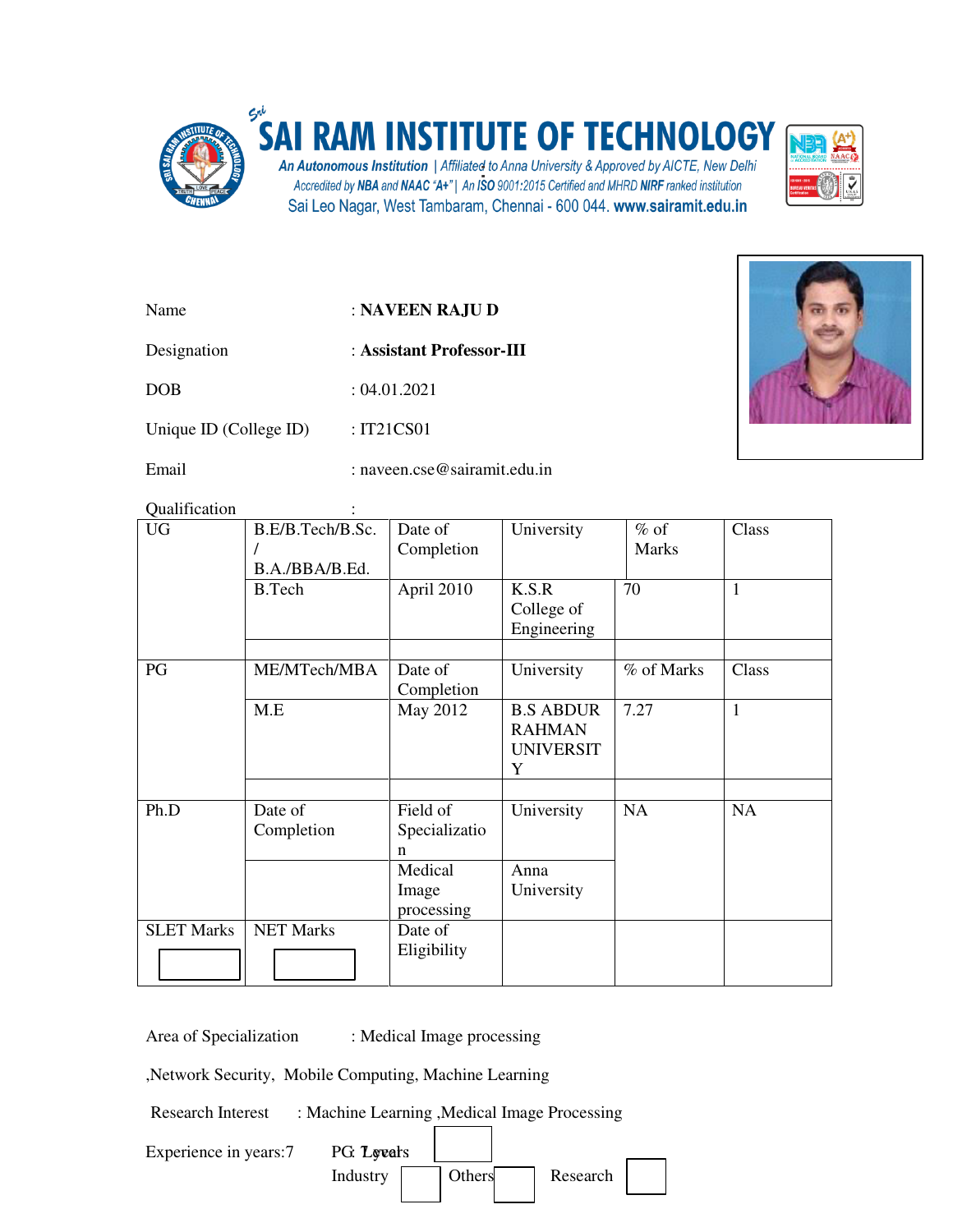| Courses Taught in UG     |             |                |
|--------------------------|-------------|----------------|
| <b>Computer Networks</b> |             |                |
| Data Structures          |             |                |
| <b>Green Computing</b>   |             |                |
| <b>Operating Systems</b> |             |                |
| Data mining and Data     |             |                |
| warehousing              |             |                |
| <b>Object Oriented</b>   |             |                |
| Programming              |             |                |
| Object oriented analysis |             |                |
| design                   |             |                |
| No. of                   |             |                |
| Workshop/Conferences/    |             |                |
| FDP attended:20          | ٠           |                |
|                          | Workshop:12 | Conferences: 2 |
| No. of                   |             | <b>FDP:20</b>  |
| Workshop/Conferences/    |             |                |
| FDP Organized            |             |                |
|                          |             |                |

Workshop:2

| Conferences |  |
|-------------|--|
| FDP:2       |  |